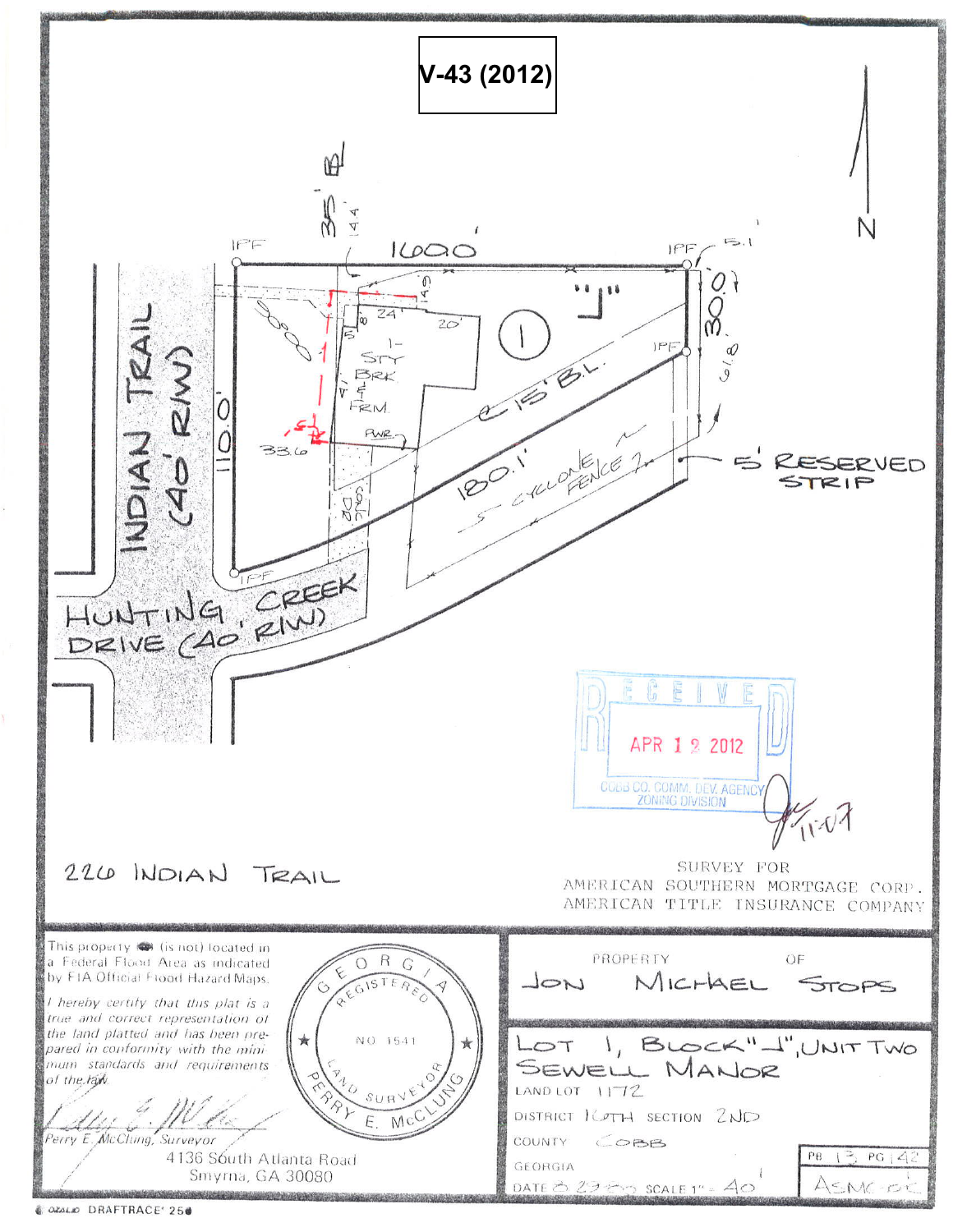| <b>APPLICANT:</b>                        |  | Jon Michael Stops                                   | <b>PETITION No.:</b>        | $V-43$      |
|------------------------------------------|--|-----------------------------------------------------|-----------------------------|-------------|
| <b>PHONE:</b>                            |  | 404-925-1965                                        | <b>DATE OF HEARING:</b>     | $06-13-12$  |
| <b>REPRESENTATIVE:</b>                   |  | Jon Michael Stops                                   | <b>PRESENT ZONING:</b>      | $R-20$      |
| <b>PHONE:</b>                            |  | 404-925-1965                                        | <b>LAND LOT(S):</b>         | 1172        |
| Jon Michael Stops<br><b>TITLEHOLDER:</b> |  |                                                     | <b>DISTRICT:</b>            | 16          |
| PROPERTY LOCATION:                       |  | At the northeastern corner                          | <b>SIZE OF TRACT:</b>       | $0.29$ acre |
|                                          |  | of Hunting Creek Drive and Indian Trail (226 Indian | <b>COMMISSION DISTRICT:</b> | 2           |
|                                          |  |                                                     |                             |             |

Trail).

**TYPE OF VARIANCE:** Waive the front setback from the required 35 feet to 27 feet to allow a covered porch

addition on the western side of the house.

**OPPOSITION: No. OPPOSED \_\_\_\_\_ PETITION No. \_\_\_\_\_ SPOKESMAN \_\_\_\_\_\_\_\_\_\_\_\_\_\_\_\_\_\_\_\_ BOARD OF APPEALS DECISION** orthington Dr **APPROVED \_\_\_\_\_ MOTION BY \_\_\_\_\_\_\_\_\_\_ REJECTED \_\_\_\_\_ SECONDED \_\_\_\_\_\_\_\_\_\_ HELD \_\_\_\_\_ CARRIED \_\_\_\_\_**  1171  $\sqrt{\text{SITE}}$  $R-20$ **STIPULATIONS:**  Hunting Creek Ct  1205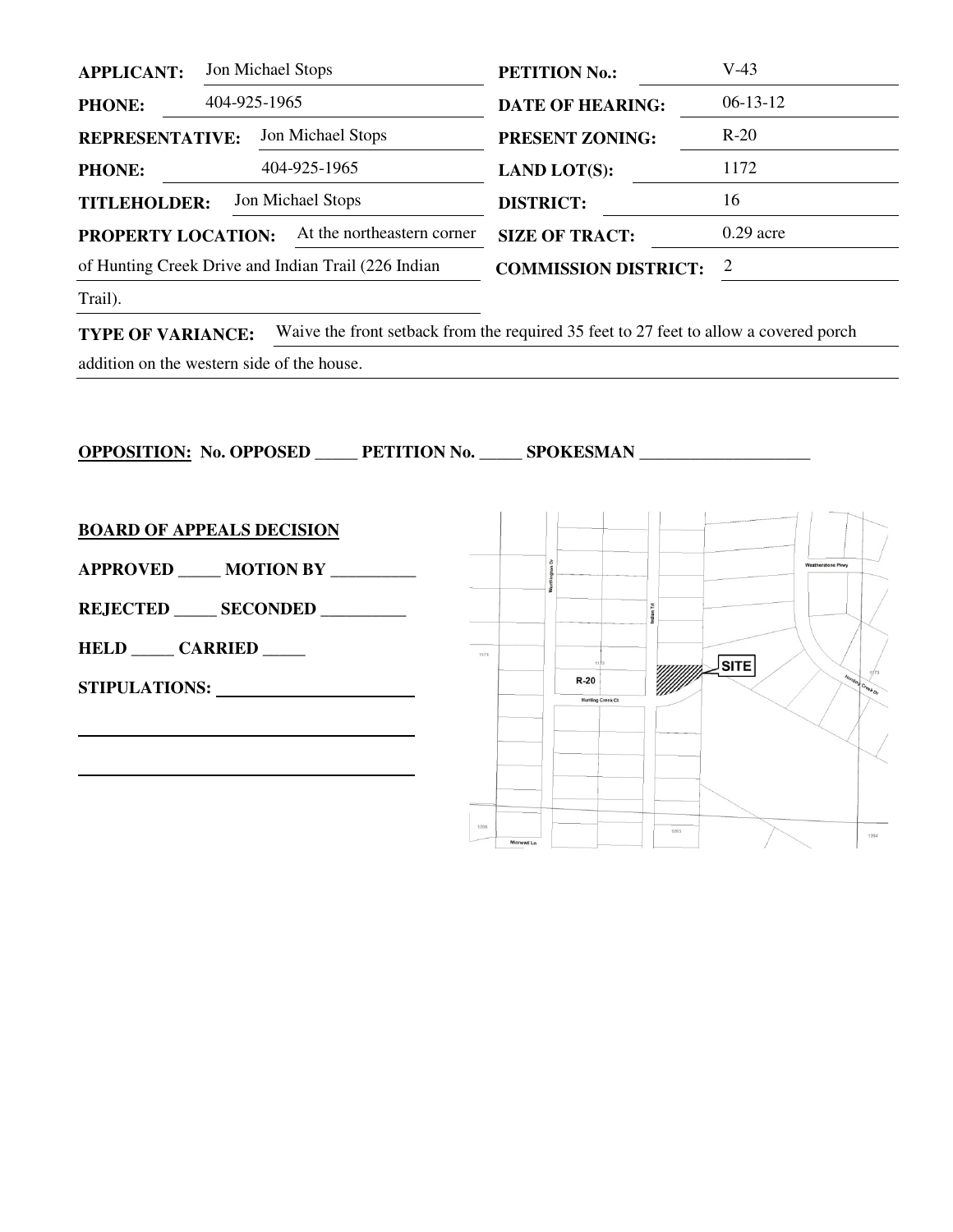\*\*\*\*\*\*\*\*\*\*\*\*\*\*\*\*\*\*\*\*\*\*\*\*\*\*\*\*\*\*\*\*\*\*\*\*\*\*\*\*\*\*\*\*\*\*\*\*\*\*\*\*\*\*\*\*\*\*\*\*\*\*\*\*\*\*\*\*\*\*\*\*\*\*\*\*\*\*\*\*\*\*

## **COMMENTS**

**TRAFFIC:** This request will not have an adverse impact on the transportation network.

**DEVELOPMENT & INSPECTIONS:** Violation notice was issued on 2-28-12 for building without a permit. If approved, permits and inspections will be required.

**SITE PLAN REVIEW:** If this variance request is approved, a subdivision plat revision must be recorded prior to the issuance of the certificate of occupancy showing all improvements on the lot and referencing the variance case in the standard plat revision note. The surveyor must submit the plat to the Site Plan Review Section, Community Development Agency for review and approval prior to recording. Call 770-528-2147.

**STORMWATER MANAGEMENT:** No adverse stormwater impacts are anticipated.

**HISTORIC PRESERVATION:** After examining Civil War trench maps, Cobb County historic property surveys, county maps, and various other resources, staff has no comments regarding the impact or treatment of historic and/or archaeological resources.

**DESIGN GUIDELINES:** No comment.

**CEMETERY PRESERVATION:** No comment.

**WATER:** No conflict (Marietta Service Area).

**SEWER:** No conflict (Marietta Service Area).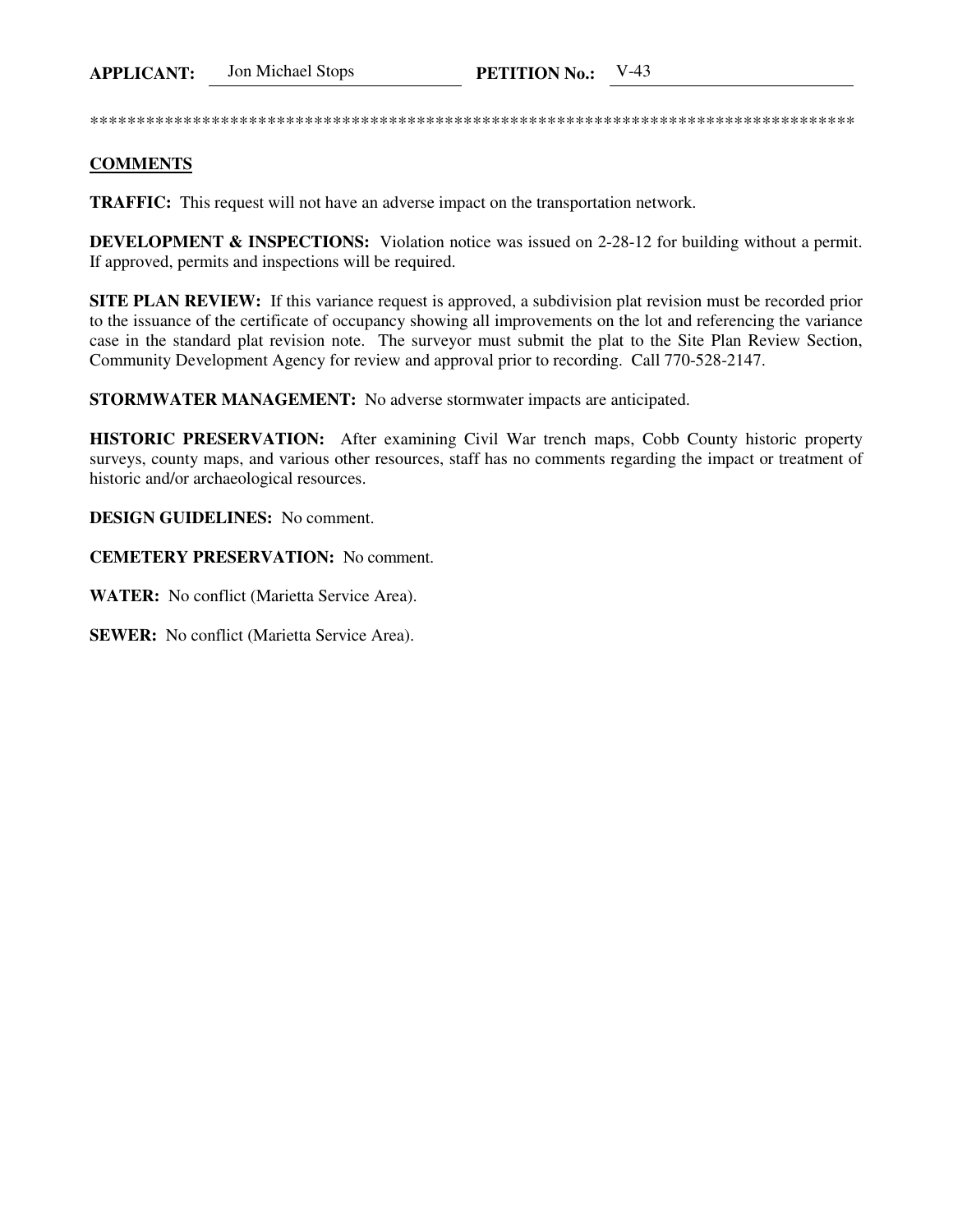FIRE DEPARTMENT: After analyzing the information presented for a Preliminary Review, the Cobb County Fire Marshal's Office is confident that all other items can be addressed during the Plan Review Stage.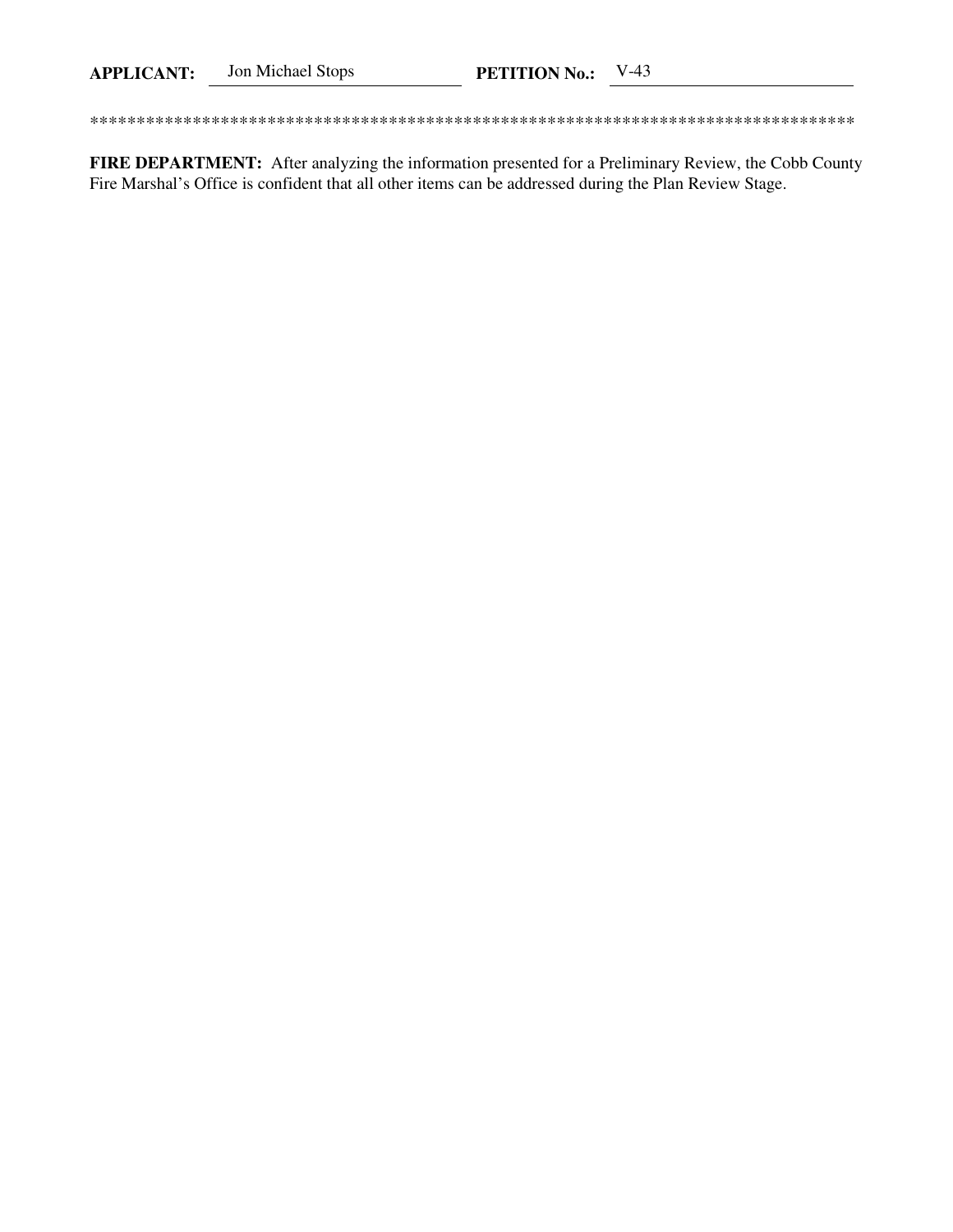**V-43**